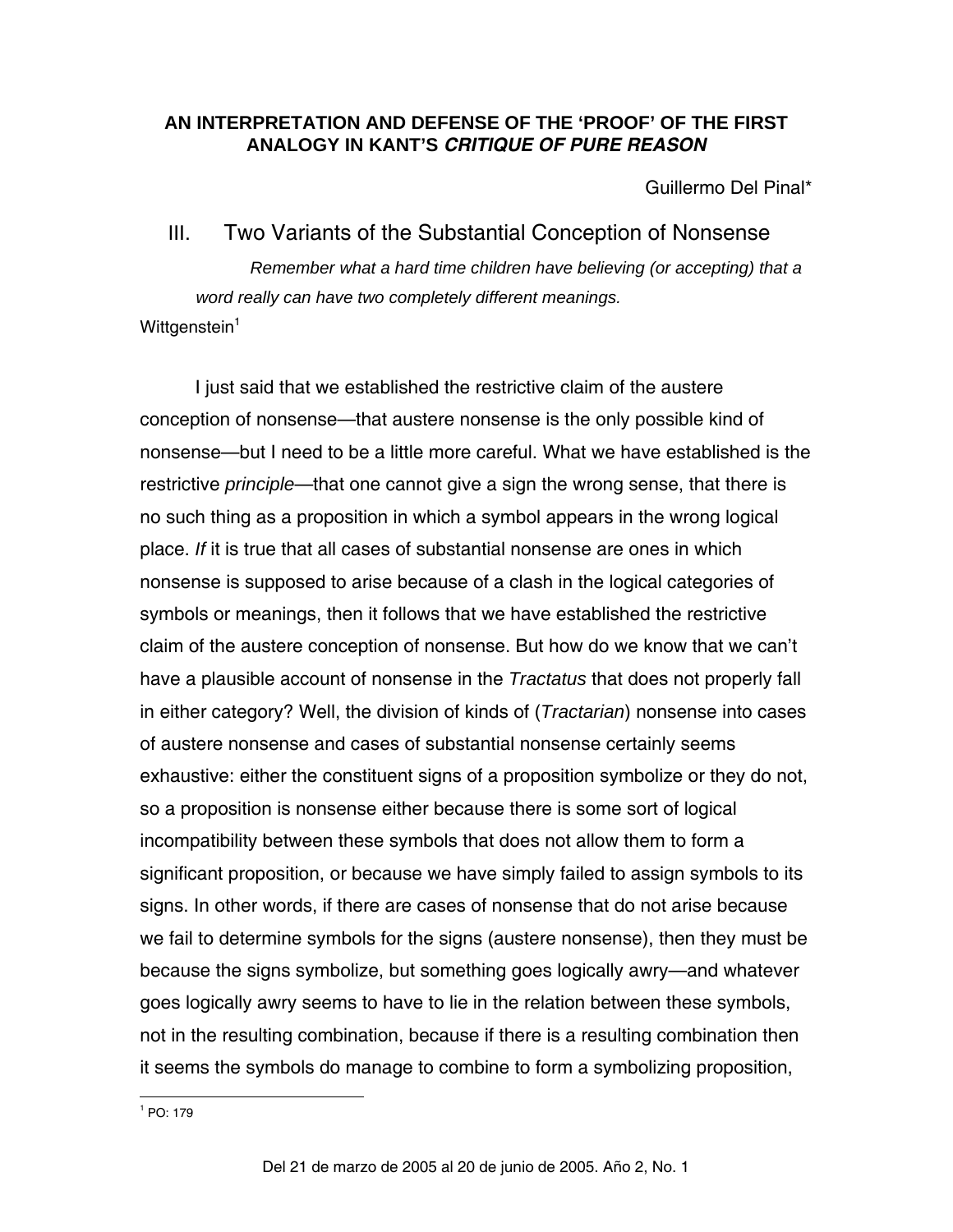#### **AN INTERPRETATION AND DEFENSE OF THE 'PROOF' OF THE FIRST ANALOGY IN**  2 **KANT'S** *CRITIQUE OF PURE REASON*

or to express something (as a whole), however 'illogical' we might take that to be. I think that within a *Tractarian* framework (i.e. if we agree, within certain parameters, on the paradigmatic use or definition of concepts like 'sign', 'symbol', etc.) this division is indeed exhaustive. But some commentators hold accounts of nonsense in the *Tractatus* that commits them to an implicit disagreement with this division. To do that they have to hold that there are cases of nonsense that arise neither because the constituent signs of a proposition lack symbols, nor because they stand for logically incompatible symbols. As far as I know, there are two accounts of nonsense in the *Tractatus* that hold (not altogether explicitly) that there are cases of nonsense where the constituent signs of the proposition have meanings, but their 'logical' problem is not one that can properly be described as a clash of meanings or logical categories of symbols (so the restrictive principle does not apply to do them, or not at least in any obvious way).

I argue below that both of these accounts are philosophically indefensible and arise from failure to take seriously the fact that signs can symbolize in a number of ways (the first falls into essentially the same problem as substantial nonsense, the second is obliged to hold that propositions are nonsense because of the sense they have). In other words, I argue that these two conceptions of nonsense cannot accommodate the phenomenon of cross-category equivocation. This will show that the above division is correct and thus that the restrictive claim of the austere conception of nonsense, as we have established it, is in no way threatened, and we do not need, to defend it, to incorporate any new 'propositions' or philosophical assumptions about the essence of language (i.e. we only need (I) and (II)). These discussions will also pave the way for the solution of the second paradox, of how to reconcile the austere conception with the claim that the task of philosophy is not to put forward philosophical doctrines, but to make propositions clear.

It is important that we base our criticism of these variant conceptions of nonsense on the *Tractarian* insight of cross-category equivocation, for no doubt although some proponents of these conceptions would perhaps accept that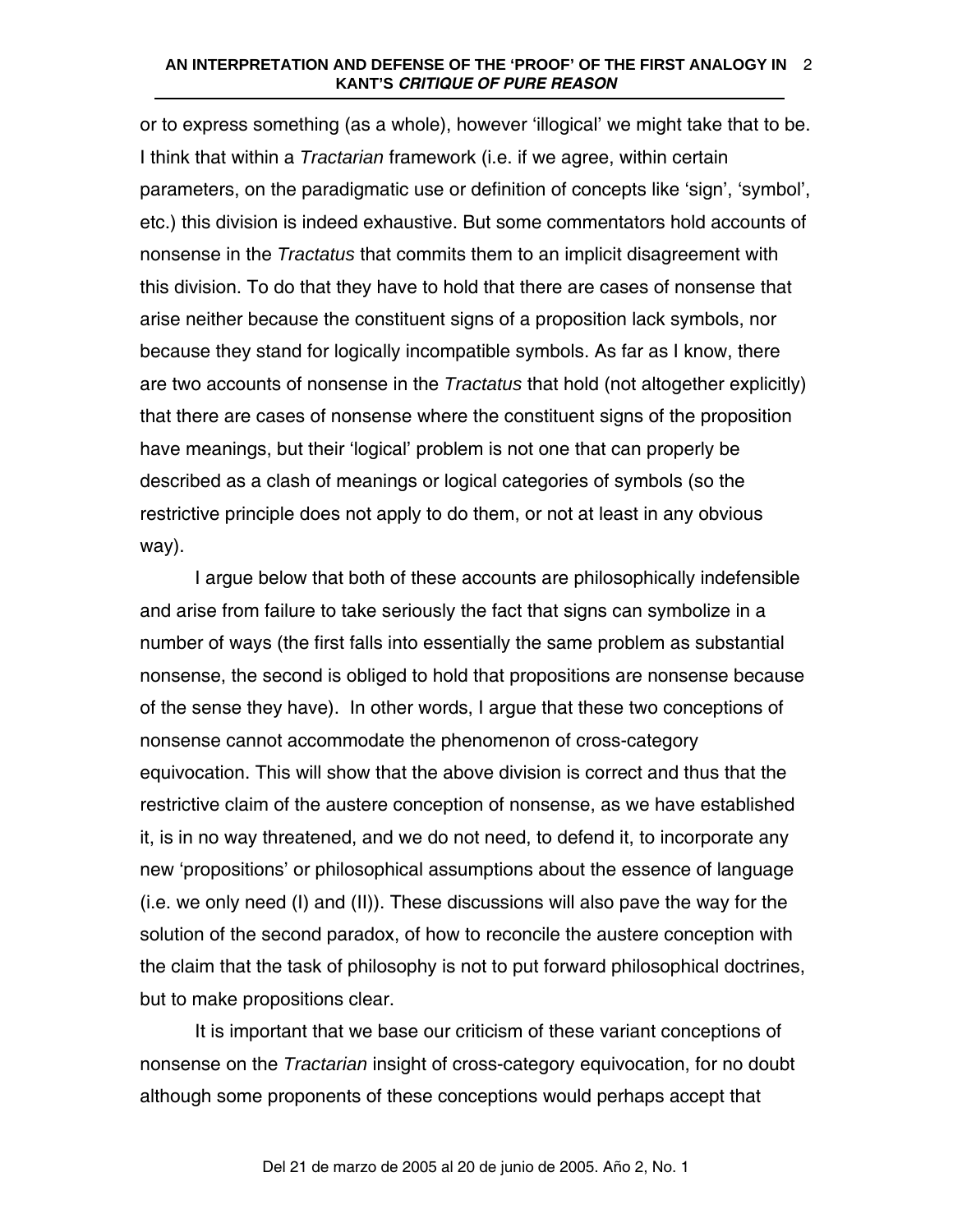these accounts are philosophically defective for one reason or other, they would still hold (the degree of ineptness notwithstanding) that they are nevertheless doctrines held by the early Wittgenstein.<sup>[2](#page-2-0)</sup> This reply looses much of its force if the implausibility of these conceptions follows from insights of the *Tractatus* itself: for these commentators would have to attribute to Wittgenstein not only an implausible philosophical doctrine, but one that is *clearly* inconsistent with some of his most basic insights, and that arises precisely because of an almost complete disregard of the fact Wittgenstein tells us not to forget as it gives rise to so many confusions in philosophy (3.325).

**IV.** A Critique of Hacker's Logical-Syntax Variant *Philosophy may in no way interfere with the real // actual // use of language…for it cannot give it a foundation either.* 

Wittgenstein<sup>[3](#page-2-1)</sup>

1

The first of these accounts is given by Hacker in his essay 'Wittgenstein, Carnap and The New American Wittgensteinians'. Hacker says that Conant mistakenly attributes to him a conception of nonsense akin to the one we have been calling the 'substantial conception', $4$  and proposes a different account of

<span id="page-2-0"></span> $2$  See e.g. the following passage from Hacker 2003 (he is specifically referring to criticisms of Conant and Diamond against the saying/showing distinction and several other doctrines that Hacker attributes to the *Tractatus*, but he is also protesting against the method of criticism and defense that they employ in promoting their reading of the *Tractatus*):

The exegetical task is to make sense of his thinking what he thought, not to make sense of what he thought, since we have it on his own (later) authority that what he thought was confused. (Hacker 2003: 370)

Whatever plausibility this statement might have about exegetical methods in general, is irrelevant in this particular case. The criticism of Conant and Diamond against Hacker's reading show, not only that his position is very weak philosophically (that it would, as Kremer puts it, 'make of Wittgenstein a bumbling fool'), but also that we can see its inconsistencies *precisely* by attending to key and undeniable things Wittgenstein said (e.g., the phenomenon of 'crosscategory equivocation'). In Conant's and Diamond's works the philosophical critique is not separate from the exegetical critique, which is what makes Hacker's response, in this case, unpersuasive. There are cases, of course, were the critique is purely philosophical, but as Conant and Diamond insist, the mistakes and 'logical messes' in the doctrines attributed to Wittgenstein are ones that it is unthinkable a philosopher with Wittgenstein's logical rigor and standard of clarity could have simply overlooked. As they put it, '*early* Wittgenstein was, after all, early *Wittgenstein*' (Conant [a]: 51). The critique of substantial conceptions is therefore threefold: (i) it is philosophical invalid, (ii) it is inconsistent with valid principles of the book, (iii) it arises from overlooking the features of language Wittgenstein himself explicitly tells us not to overlook.  $3^{3}$  PO: 177

<span id="page-2-2"></span><span id="page-2-1"></span><sup>&</sup>lt;sup>4</sup> Hacker says that not only does Conant supply no textual evidence of places were he defines nonsense in accordance with substantial nonsense, but also that it is evident from places were he does define nonsense that he holds a different view.

In a sense, Hacker's response fails to hit the mark. Conant attributes substantial nonsense to him and other commentators, as is clear from the contexts in which Conant makes those claims, not solely or fundamentally because Hacker claims alliance to that view in his definition of nonsense, but because of the way he uses the concept of nonsense: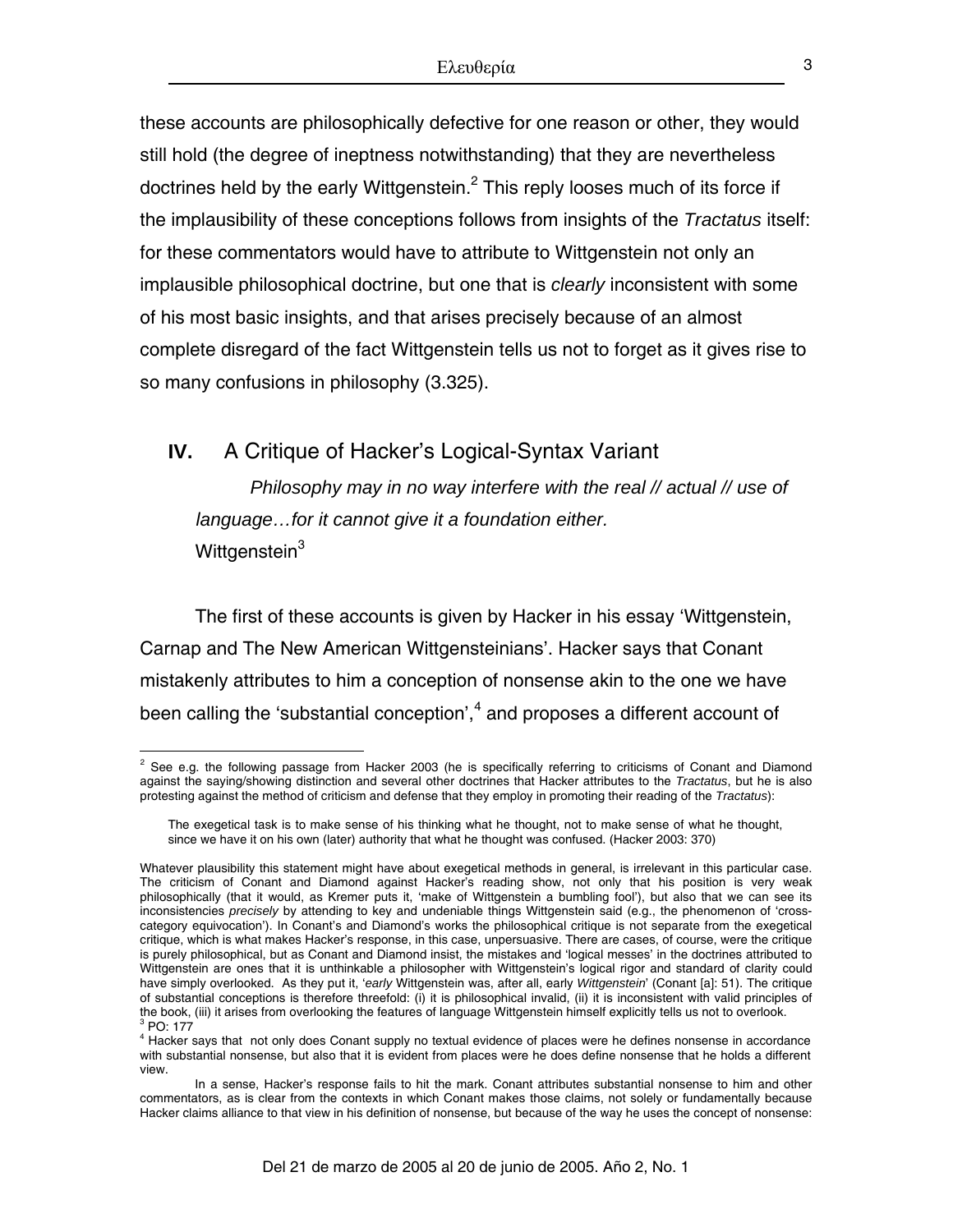#### **AN INTERPRETATION AND DEFENSE OF THE 'PROOF' OF THE FIRST ANALOGY IN**  4 **KANT'S** *CRITIQUE OF PURE REASON*

nonsense that, if valid, is a counter-example to the restrictive claim of the austere conception. Hacker's account, however, cannot accommodate the fact of crosscategory equivocation (and the consequences that follow from it). It is therefore problematic both philosophically and, as will become clear, exegetically.

Hacker suggests that Wittgenstein 'explained the nonsecality of propositions not by reference to a lack of fit between the meanings of the words but by reference to transgressions of rules of logical syntax' (Hacker 2003: 8). So Wittgenstein does not hold a substantial view of nonsense; but he does not hold an austere view either, for he holds 'that philosophical nonsense results from the illicit combination of meaningful words' (Ibid., 9). But it is not because of a 'clash' in the 'meanings' or logical categories of symbols that nonsense arises. The rules of logical syntax do not apply to symbols, for 'a symbol just is a sign used according to the rules for its correct use', they therefore apply to signs—i.e., are rules for the correct use of signs. Nonsense arises when we employ signs in ways that violate the *rules*, dictated by logical syntax, for their correct use again, there is here no notion of a 'clash' between symbols, meanings, or anything of the sort (Ibid., 19, 17).

Conant does consider an account of nonsense which holds that nonsense can arise from an impermissible combination of '(mere) signs', and suggests that any attempt to articulate collapses it into austere nonsense (Conant 2002: 400). The same is true of Hacker's conception of nonsense. More specifically. Hacker's conception of nonsense, as is clear from the outline above, differs from the austere and substantial conceptions by holding both (a) that there are cases of nonsensical propositions composed of meaningful words, and (b) that in these cases nonsense arises, not because of a clash of 'meanings', but because of a violation of the rules of logical syntax for the correct use of *signs*. But when we try to articulate (a) and (b) in light of the possibility of cross-category equivocation

<u>.</u>

that is, because of the claims he wants to make about and the conclusions he wants to draw from nonsensical propositions.

Now, even if Conant is right, the fact that Hacker's refined definition of nonsense is inconsistent with some of his other, earlier theses or uses of the concept does not affect the possibility that this new conception is plausible. So we have to examine Hacker's case for a 'middle way', even if he often uses 'nonsense' in other ways. I will argue that Hacker's 'new' conception suffers essentially from the same sort of picture of his old conception, and in both cases the problem arises from not taking seriously the phenomenon of cross-category equivocation.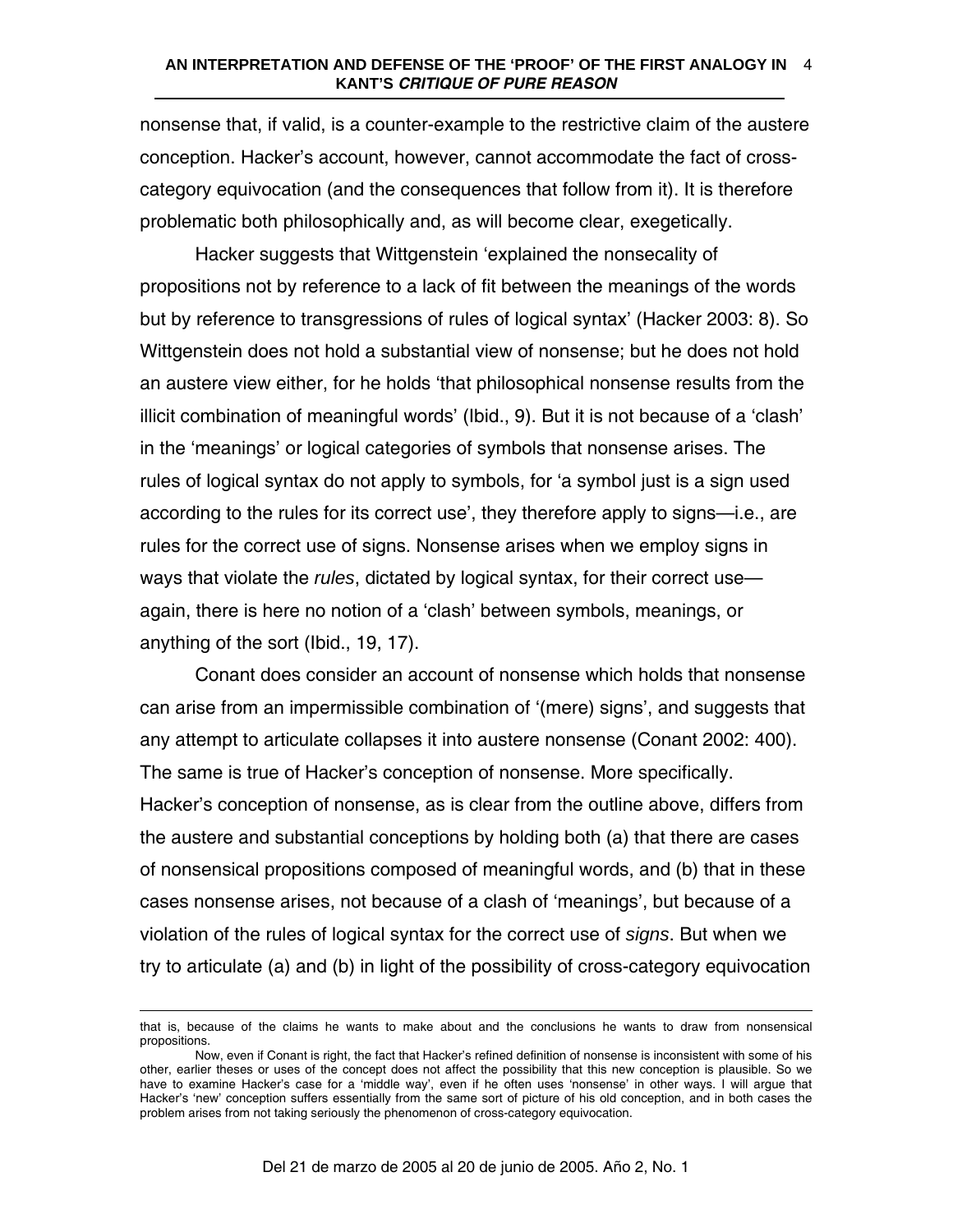each becomes either false or has to be interpreted in a way that makes it consistent with the austere conception.

Let us begin with (a). As I said above, Hacker holds—for various reasons, including picture-theoretic considerations—that a symbol is a sign used according to the rules for its correct use, so in a nonsensical proposition signs do not symbolize, they are empty. It follows that, unless Hacker is contradicting himself or is using the concepts 'symbol' and 'meaning' in a non-*Tractarian* and unspecified way, by (a) 'an illicit combination of meaningful words' he cannot mean 'an illicit combination of words symbolizing'; but ought to mean something like'an illicit combination of words that ordinarily have meanings'.<sup>5</sup> That indeed *seems* to follow; but it is not clear whether Hacker would accept it. He says things that suggest this 'weak' reading of (a); but he also says things that suggest a stronger reading. An example of the former is when he defends (a) by saying that it is very misleading to talk like Conant and say that a nonsensical proposition consists of meaningless words, when it is obvious that in most cases the words forming nonsensical propositions have a meaning in our language (Hacker 2003: 9, 10, 16). Now, if this is all Hacker means by (a) then proponents of the austere conception would not disagree with him: *of course* nonsensical strings are often composed of words (signs) that are ordinarily meaningful. The problem, as we have seen, is that in these special, nonsensical propositions we cannot identify signs with their ordinary modes of symbolizing. An example that favors the stronger reading of (a) is this:

Carnap held that in the sentence 'Caesar is a prime number' the words have a meaning, although the sentence is meaningless. Indeed, one could hardly argue that 'we have failed to give a meaning to one of its constituents', since the proper name 'Caesar' signifies the author of the Gallic Wars and the predicate expression 'is a prime number' signifies the property of a number of being divisible only by 1 and by itself. (Ibid. 17)

1

<span id="page-4-0"></span><sup>5</sup> If the concepts 'meaning' and 'symbol' are used in the way they are used in the *Tractatus*, a word cannot have a linguistic meaning if it does not symbolize.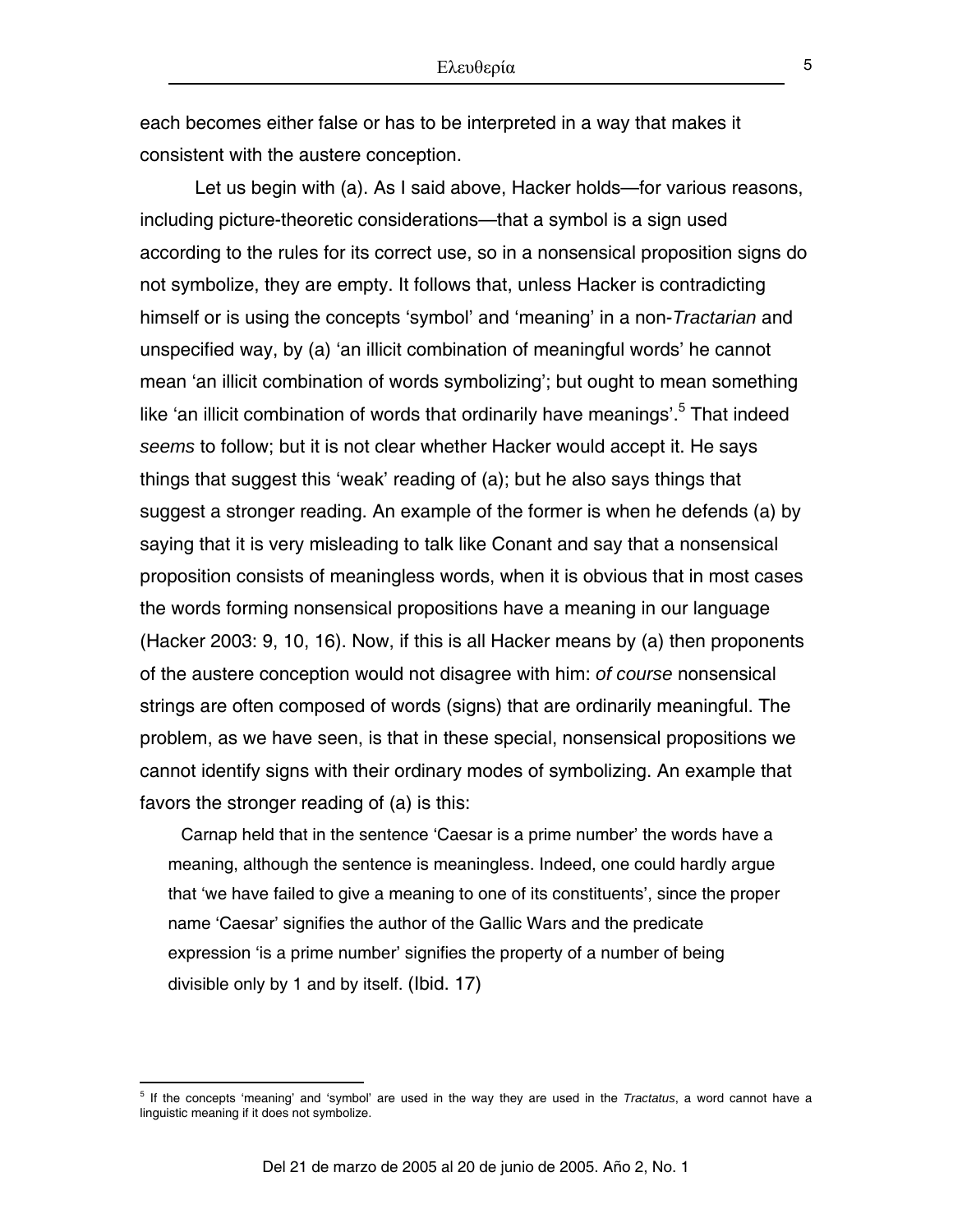### **AN INTERPRETATION AND DEFENSE OF THE 'PROOF' OF THE FIRST ANALOGY IN**  6 **KANT'S** *CRITIQUE OF PURE REASON*

Hacker says that the nonsensical string 'Caesar is a prime number' is composed of meaningful words; by which he does not mean, for example, that 'Caesar' ordinarily has a use—he means that it has a meaning ('it signifies the author of the Gallic Wars') in this nonsensical proposition. But if this is supposed to be a statement about the mere word 'Caesar' it is clearly incorrect. The mere word 'Caesar' signifies in different ways in different propositions—it can stand for some other Italian, or for a political position in Imperial Rome, or, if we want, for a number. The only way we can tell whether it is being used to mean the author of the Gallic Wars or something else is by determining how it is being used, and in this nonsensical context—in this lack of logico-linguistic context—there is nothing that lets us determine that. Indeed, that in this case it appears in 'Caesar is a prime number' is, for any sensible person, a good reason for *not* taking it as signifying the author of the Gallic Wars.<sup>[6](#page-5-0)</sup> On the other hand, we can of course simply stipulate uses for 'Caesar is' or for 'is a prime number', or for any other way we want to separate the string, but, as we have seen, this involves conditioning the use of the rest of the proposition, bringing in with the symbolizing part the form of the proposition which makes it possible (so, briefly, if we want to use 'is a prime number' as it is ordinarily used, i.e. to ascribe a numerical property to a number, then the only thing left to determine is, 'what number does or can "Caesar" stand for?').<sup>[7](#page-5-1)</sup> This stronger reading of (a)—which would indeed differentiate Hacker's view from the austere conception—is quite confused. The only option left is a weak reading of (a); which does not separate Hacker's reading from the austere conception.<sup>[8](#page-5-2)</sup>

 $\overline{a}$ 

<span id="page-5-2"></span> $8$  Hacker's position on this issue is quite confusing. It might even be the case that this reading is not unfaithful to him. Here is one of the passages where we can see the trouble clearly (Hacker 2003: 19):

<span id="page-5-0"></span> $^6$  See footnote 29.<br> $^7$  Hecker sould also

<span id="page-5-1"></span>Hacker could also mean that 'Caesar is a prime number' is nonsense because (assuming) the only meaning we know of 'Caesar' is that of the author of the Gallic Wars and the only meaning we know of 'is prime number' is that of a certain property of a numbers. There is nothing incorrect in such an explanation; but it is incomplete and might be misleading. To take 'is a prime number' as used in '1 is a prime number' is to take 'Caesar' as standing for a number. Since the only use of 'Caesar' we know of is that of standing for the author of the Gallic Wars, the proposition is meaningless. Only in this sense, which is consistent with the explanation we have given, can we say that 'Caesar is a prime number' is meaningless because of the meaning of Caesar. In this sense we can give a description of why nonsense arises that might use talk of 'meanings'—but not quite in the way the substantial conception uses that notion, and we have to be careful. The 'pushing out' of the ordinary meaning of 'Caesar' occurs when deciding what use to give to 'is a prime number', that is, there are not here two distinct acts.

But of course in these combinations [the signs] are being used in a way contrary to, or in violation of, the rules for their use. So these word sequences are indeed meaningless. If one wishes one can express this by saying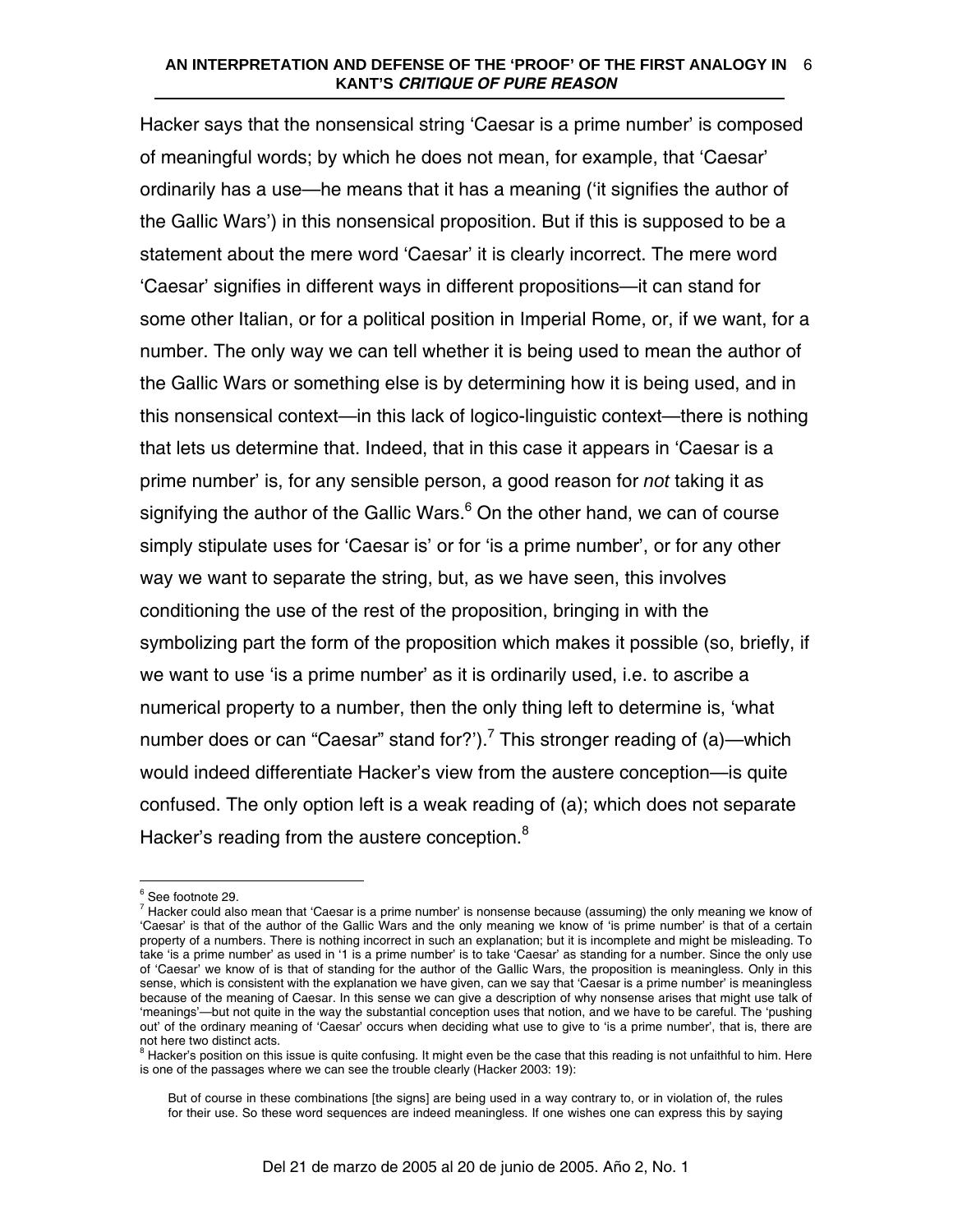So interpreted Hacker's view is already quite close to the austere conception of nonsense. Since Hacker holds that a symbol is a sign or word used according to the rules for its correct use, his view agrees with the austere conception that nonsensical propositions can neither be composed of words that symbolize nor arise because of the incompatibility of the symbols or meanings of its constituent words or phrases. The remaining disagreement, as far as (a) goes, is essentially a verbal disagreement about which way of expressing the phenomenon of nonsense is more accurate or less misleading (in connection with this point this is often what seems to be the problem, see e.g. ibid., 19). However, claim (b) is Hacker's most important reason for holding that his view of nonsense is neither a version of the austere nor of the substantial conception.

The difference between (b) and the austere conception stems from Hacker's notion of 'rules of logical syntax for the correct use of signs'. Unfortunately, he does not explain this notion in any detail—i.e., he does not say more than that they *are* the rules for the correct use of signs—which leaves many questions open (especially because these discussions refer both to artificial and to natural languages). On what basis do we construct these correct rules—are they simply conventionally established or do they somehow reflect or follow from the 'meanings' of the signs? Suppose they are conventionally established. If we consider nothing but signs, it is unclear in what ways our rules can be normative and what relation they would have to our ordinary uses of signs (in natural languages)—of course, we can *say* that such and such a sign can only be combined in such and such a way or the result will be nonsense, but this seems completely arbitrary and it seems that a mere sign can be used meaningfully while infringing any conventionally established rule. To make the

 $\overline{a}$ 

that *in these contexts* no meaning has been assigned to these words or phrases (i.e., the combination is meaningless). But one should not therefore embrace Conant's conception of 'austere nonsense' and say that this meaningless combination of words is composed of meaningless words…

Hacker says that if one wishes one can say (i) that in the nonsensical string ('these combinations') the constituent words are meaningless, that '*in these contexts*' no meaning has been assigned to them, and then he says (ii) that one should not, however, embrace Conant's formulation and say that the nonsensical string is composed of meaningless words. This is either a contradiction, or he is using the word 'meaning' in two different ways. One way to reconcile this is by assuming that in (ii) by 'meaningful' he means that the words ordinarily have a meaning, which Conant would not deny, or by assuming that in (i) by 'meaningless' (words) he means that they do not result in a meaningful combination, which Conant would also not deny if this is because the word(s) have not been assigned symbols.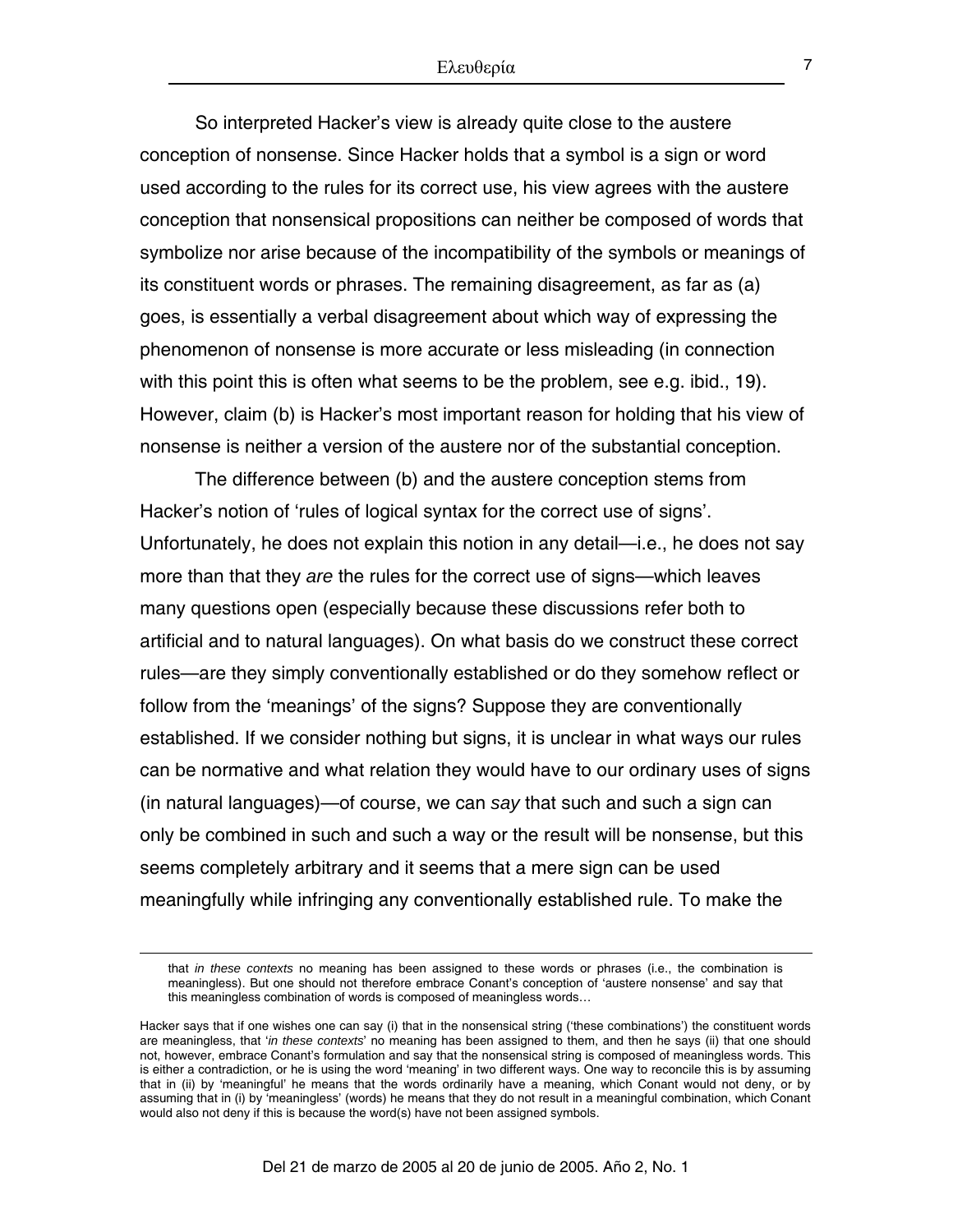### **AN INTERPRETATION AND DEFENSE OF THE 'PROOF' OF THE FIRST ANALOGY IN**  8 **KANT'S** *CRITIQUE OF PURE REASON*

rules normative in the way Hacker wants them to be (to infer nonsense from their infringement), it seems that we have to appeal to the meaning of signs and then state, given the nature of the word's meaning, in which combinations the words yield sense and in which nonsense.<sup>[9](#page-7-0)</sup> But here we have to appeal to the concepts 'sense' and 'nonsense' *to* construct the rules of syntax; and this use of 'nonsense' has not been explained and cannot be explained by saying that it arises from violations of the rules for the correct use of signs, for the notion of a violation of a rule presupposes the notion of nonsense we are here asked to explain. Although it seems we are stuck and cannot make further progress until Hacker clarifies his notion of 'rules of logical syntax' (and its relation to natural languages), in these questions we can begin to see that there is a deeper problem with (b), a problem that emerges even if we make no determinate decision about the origin of these 'rules for the correct use of signs'.

The problem is with this proposition: if the constituent signs of a proposition are used in ways contrary to the logico-syntactic rules for their correct use, then we can infer that that sentence is nonsense (ibid., 17). This implies an account of analysis somewhat like this, 'when examining if a proposition has a sense, examine if its constituent words are being used as they are supposed to, or ordinarily are, used. If that is not the case, then the words are being misused and the proposition is nonsense' (see ibid., 9, 18, 19). This position only seems plausible if we do not give sufficient weight to the fact that signs can signify differently in different contexts. If we keep the possibility of cross-category equivocation in mind, it will be easy to see that, as Diamond puts it, the fact that 'a sign is used in contravention of logical syntax by no means enables one to infer that a combination in which it occurred is nonsensical' (Diamond [a], 4). Diamond gives an example that makes this clear. Imagine a child is showing off, and someone says, 'he thinks he's something. He's so arrogant'. Even if no one

<span id="page-7-0"></span>eral in this essay Hacker rejects this possibility (i.e., he rejects a 'meaning-body' account of the construction of rules of<br>In this essay Hacker rejects this possibility (i.e., he rejects a 'meaning-body' account of the logical syntax), though in other writings he seems implicitly accept it. He says e.g. that the rules of logical syntax of a name must reflect the actual combinatorial possibilities of that which it names: 'in the *Tractatus* the rules of logical syntax governing the combinatorial possibilities of names were thought to mirror the nature of objects and the logical structure of the world' (Hacker 2002b: 38). It seems (though it depends on the interpretation of *Tractarian* 'objects') that to mirror the combinatorial possibilities of the objects signs name we have to take into account the objects for which signs stand when constructing the rules for their possible combinations.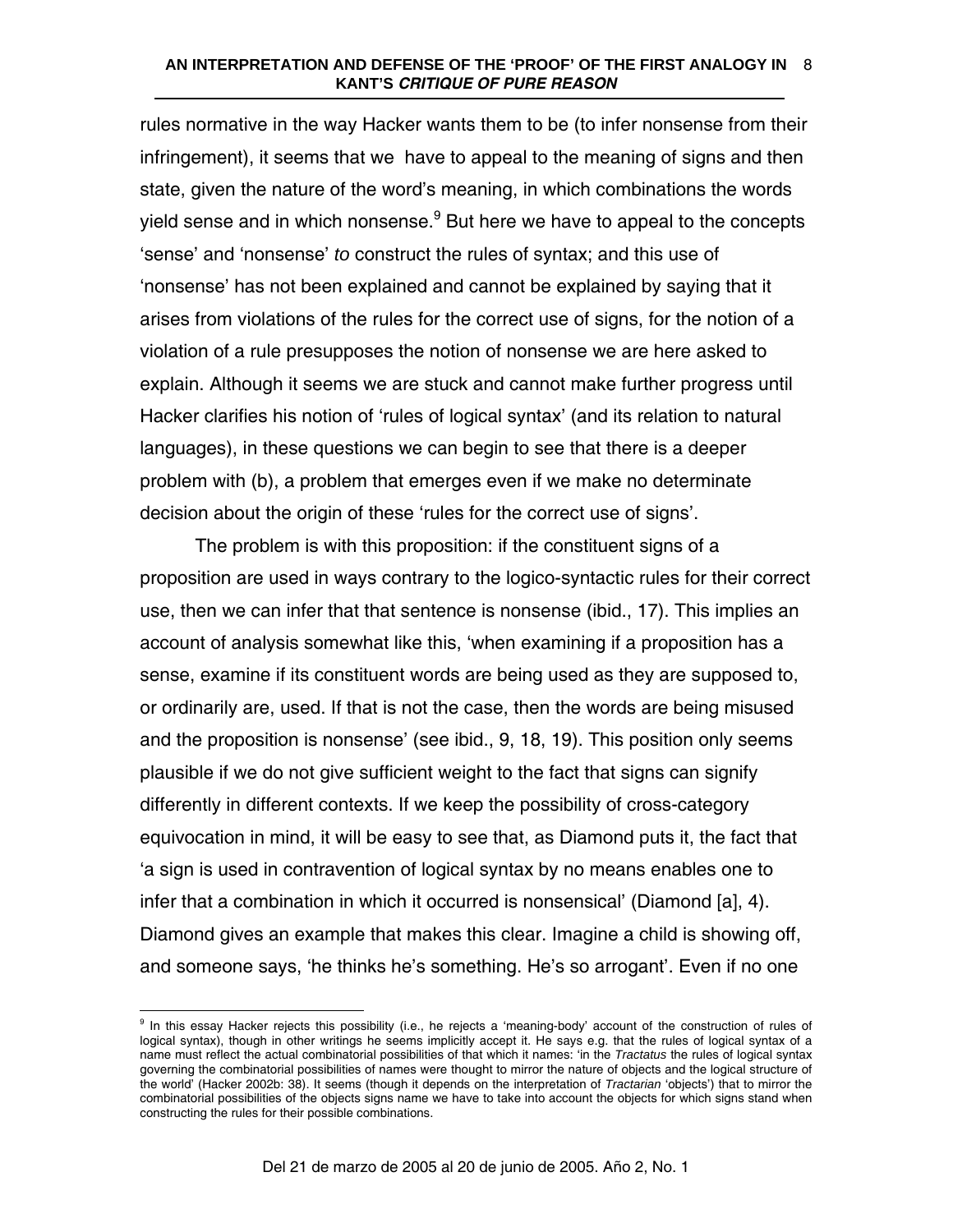had used the word 'something' in that way before (say, 'something' had only been used to refer to inorganic material objects), it does not follow that the person who makes that remark is either talking nonsense or saying something exceedingly foolish. It would be absurd to reproach her thus, 'something is a word that stands for a thing not a person, no one thinks he is a thing and not a person because he is arrogant; your statement is therefore absurd'. The context shows that she is using the word 'something' in a different way (possibly violating old rules of logical syntax). Although we might not be able to determine the new use of the word, or she might simply be confused about it, before we can make any conclusions about nonsecality we have to attend to the context of use and consider seriously that she might have given it perfectly meaningful use.

 We can easily see how Hacker's position only seems plausible if we do not give sufficient weight to the possibility of cross-category equivocation by examining uses given to the word 'use'. Suppose you have a sign A and a set of syntactical rules {R} for its correct use. Here is a list of things that 'using' A and 'misusing' A could mean:

- (1) 'using'  $A =$  performing a linguistic act.
- (2) 'using' A = performing a physical act in accord with  $\{R\}$ , so that it results in a linguistic act.
- (3) 'Mis-using' A = performing a physical act not in accord with  ${R}$  (e.g. putting it in a sentence to the right of some other sign B, with rules {T}, which is not allowed by  $\{R\}$  and  $\{T\}$ ).
- (4) 'Mis-using' A = performing a physical act that does not result in a linguistic act.

Now, if we are to *infer* nonsense from 'mis-uses' in the sense of (3), then *no* 'misuse' in the sense of (3) can result in a 'use' in the sense of (1). Now, what crosscategory equivocation implies—since *any* sign can symbolize in a number of ways—is that *any* 'misuse' of A, in the sense of (3), i.e., performing a physical act not in accord with R, *may* result in a 'use' in the sense of (1), i.e., in a linguistic use. So we have to add this possibility: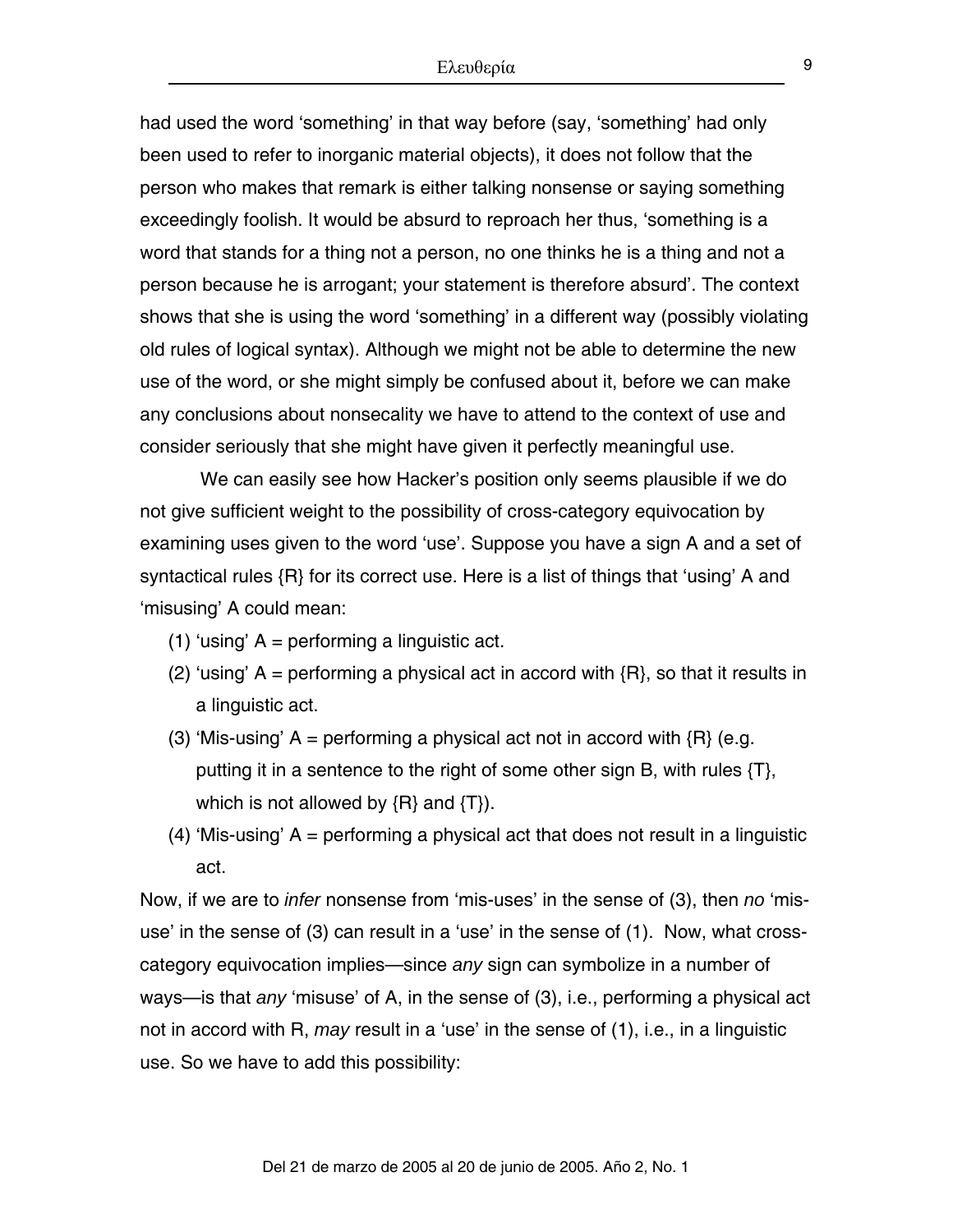### **AN INTERPRETATION AND DEFENSE OF THE 'PROOF' OF THE FIRST ANALOGY IN**  10 **KANT'S** *CRITIQUE OF PURE REASON*

(5) 'Mis-using'  $A =$  performing a physical act in violation or not satisfying  ${R}$ , but one that may result in a linguistic act.

This implies that there is a possibility of 'mis-using' a sign in the sense of (3) which is still 'using' it in the sense of (1)—we are still performing a linguistic act. This shows that, given that in *any* 'use' of a sign there is *always* the possibility of cross-category equivocation, *no* 'mis-use' in the sense of (3) *entails* a 'mis-use' in the sense of (4). Of course, there are cases in which it is *easier* to recognize, from a 'mis-use' in the sense of (3), that there (probably) is a 'mis-use' in the sense of (4): such as in de-contextualized examples like 'Socrates is and'. But, strictly speaking, there is no *inference* from (3) to (4). It only seems that way because we forget the fact that a sign can symbolize in a number of ways, we forget possibility (5), or do not give it sufficient weight. This is partly because in philosophical discussions of the nonsecality of propositions (such as this one) we use de-contextualized examples, so that the move from (3) to (4) is indeed almost immediate, that is, there is no point in taking into account possibility  $(5)$ .<sup>10</sup>

The point is now clear: that a sign does not conform to such rules does not imply that the *sentence* of which it is a part is necessarily nonsense. We can try to avoid this objection by suggesting that whenever we use a word in a new way we somehow implicitly establish new rules for its correct use. In a certain sense this might be true. But then, as far as their function for recognizing nonsense goes, these 'rules of syntax' loose the value they supposedly had for Hacker—for then whenever a word or phrase is used contrary to the rules of its correct use, we still have to examine if it is being given a new use, so we cannot infer from 'incorrect' uses that a proposition is nonsense. Now, it is true that the rules for a

 $\overline{a}$ 

<span id="page-9-0"></span> $10$  Nothing I've said here should be taken to mean that one should not talk of 'using a word in violation of the laws of (logical) syntax' (as a justification for inferring a *mistake*). This way of talking is often useful: especially because one can be brief in de-contextualized examples, where collapsing (3) and (4) is usually innocuous. (It is also useful, as M. Kremer pointed out to me, in discussions within the context of artificial languages—e.g., in teaching logic and mathematics where allowing an appeal to (5) would subvert the purpose of the language.) The problem is only in taking these violations or deviations from the ordinary as granting an *inference* to the nonsecality of propositions. That is to say, there is almost no philosophical gain in not collapsing (3) and (4) when dealing with de-contextualized examples; but this collapse will easily lead one astray when dealing with philosophical texts (i.e. the more complicated the text under analysis, the more weight must be given to possibility (5)). Many of the criticisms against Carnap's analysis of Heidegger's propositions in 'What is Metaphysics?' can be captured by the claim that, in several cases, he collapsed (3) and (4), and did not seriously consider (5). The same is true, according to some authors, of some of Hacker's own philosophical analyses. See e.g. Gustafsson 2001. It is indeed important that the mistake I am here attributing to Hacker is also present in his philosophical criticisms, and Gustafsson's discussion strongly supports this. This also shows that we can learn *philosophy* from the *Tractatus* (a point which I would not mention except that Hacker sometimes seems to think otherwise).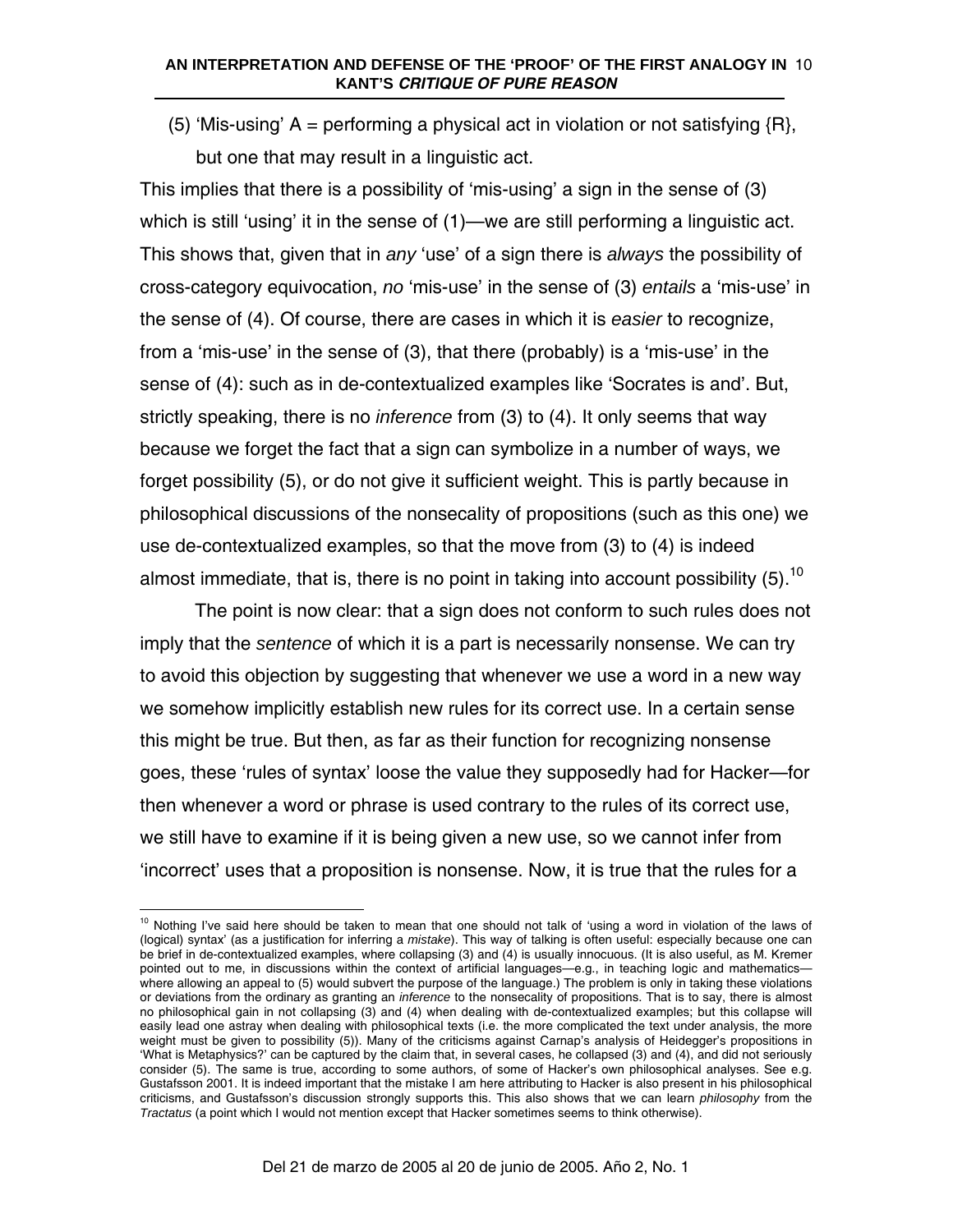sign's correct or ordinary use, which we might say are understood and employed by language users, help us determine the role or use a word might have in a sentence. But if they do not help us, if it is plain that the word is not used as it is ordinarily used, our immediate conclusion should not be, 'the proposition is nonsense', but should rather be, 'perhaps the word is being used differently (and perhaps still close enough that it retains some of its old aspects and thus does not make the choice of the sign completely arbitrary), let us try to determine the new use'.<sup>11</sup> In each unusual case we have to attend to the significant use in a proposition, to the word's possible logical role. Hacker's conception of nonsense, once we attempt to articulate it in light of cross-category equivocation, becomes quite implausible.<sup>[12](#page-10-1)</sup>

Using a (natural) language is a normative activity in a narrower sense than Hacker seems to think; there are explicit and implicit rules for the use of words, rules which make linguistic communication possible, but the 'violation' of these rules is a regular activity of language users and an essential factor of the complexity, power, and evolution of language. This is the feature of language that we recognize when we insist that we must not loose sight of the fact that signs can symbolize in a number of ways. To attribute to Wittgenstein Hacker's

 $\overline{a}$ 

<span id="page-10-0"></span> $11$  As I just said, this question makes almost no sense if we are examining a proposition such as 'Caesar is a prime number', where we have no other context. In this cases, like I said, the inference from 'mis-use' in the sense of using (physically) not in accord with how we ordinarily use a sign, to 'mis-use' in the sense of failing to meaning anything, seems plausible. In claims like ' "Caesar is a prime-number" is nonsense *because* "Caesar" is not being used appropriately, etc., etc.' the 'because' there does not seem problematic (see Hacker 2003: 9). But, of course, once we get to more complicated examples like the ones we do encounter in philosophical analysis, then this collapse of (3) to (4), this inflated and confident use of the '*because*', becomes problematic.<br><sup>12</sup> There is a brief passage in Hacker's essay from which we can construct a possible response to this criticism:

<span id="page-10-1"></span>

<sup>…</sup>one should not therefore embrace Conant's conception of 'austere nonsense' and say that this meaningless combination of words is composed of meaningless words, and hence that all that is wrong with it is that we have given these words no meaning in such contexts. *For, among other things, one should also note that if one were to assign to a significant word or phrase a meaning in contexts from which it is excluded, then one would have changed its meaning. So one would, as Wittgenstein noted, be talking of something else.* (Hacker 2003: 19-20; see also Hacker 1987: 52-55, my emphasis)

By saying that if we stipulate new meanings for the words one would be talking of something else, Hacker is implicitly assuming that we know what we were talking about when we declared that a certain proposition was nonsense (in the relevant cases). E.g. when he says that 'Caesar is a prime number' is nonsense he means that, given the ordinary meanings of those words, that string is nonsensical. So he would say that considering possibility (5) is in certain cases irrelevant because we know the meanings of the words (*or we know what meanings we are interested in*) and what we are concerned is if, *given those meanings*, the way we are trying to combine them yields a sense. (so e.g. Hacker would not, of course, deny that we can give a sense to 'Caesar is a prime number' or any other string through arbitrary stipulations, but would say that that is besides the point) There are, I think, two important issues here: (i) that we can determine the meaning of words, to a certain extent, in isolation of the 'inept' context, and (ii) that we can criticize the philosopher, in some cases, by appealing to the ordinary (or proper) rules of the ordinary words he is using (we can call this the 'if you change your meanings you are talking about something else' argument). For a detailed criticism of each of these views see footnote 31.